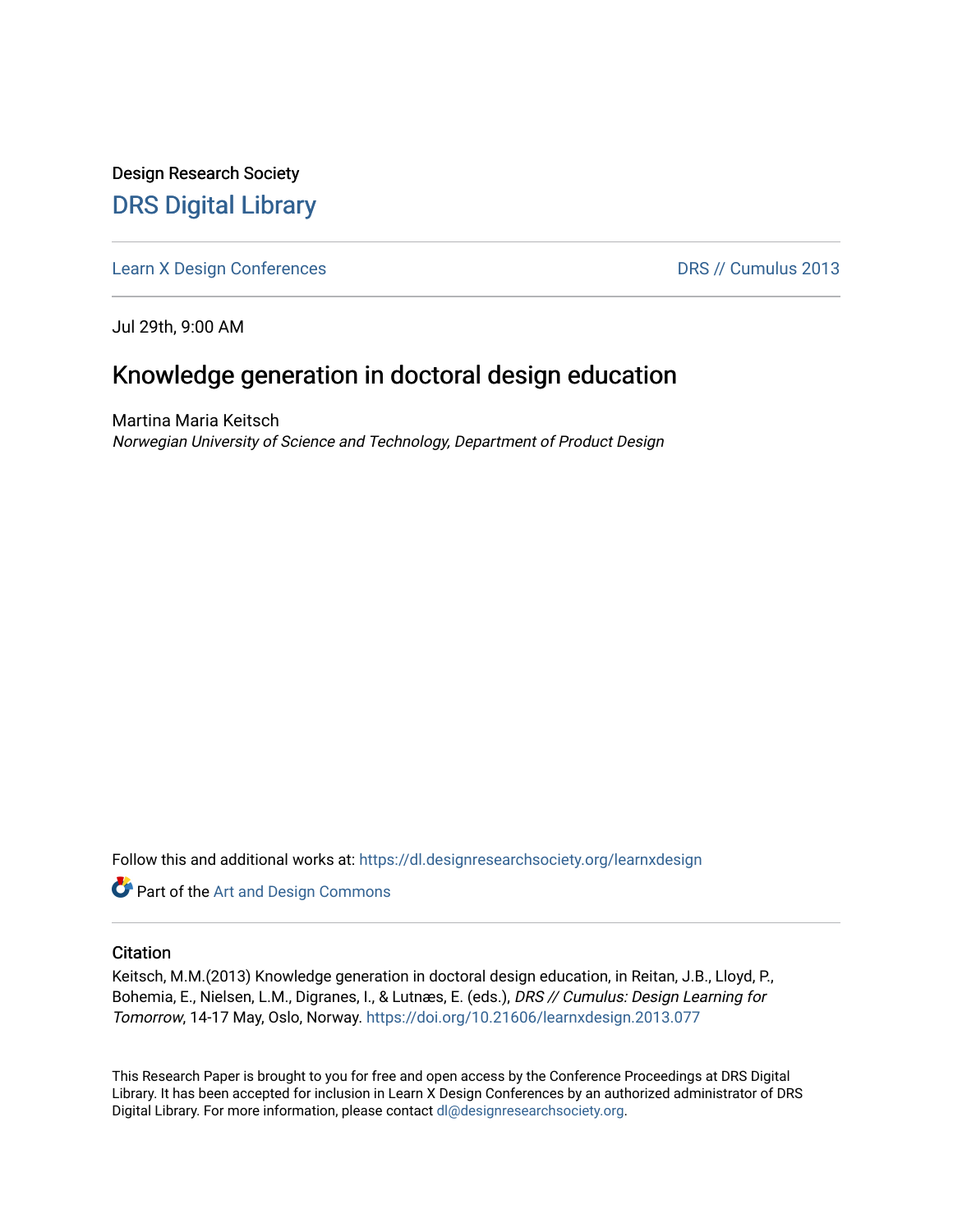DRS // CUMULUS 2013 2nd International Conference for Design Education Researchers Oslo, 14–17 May 2013



# **Knowledge generation in doctoral design education**

Martina Maria KEITSCH<sup>\*</sup>

 $\overline{a}$ 

Norwegian University of Science and Technology, Department of Product Design

*Abstract: Knowledge generation in doctoral design education and its endeavour to meet a variety of interdisciplinary issues from engineering to aesthetics, sustainability and stakeholder requirements can be labelled with what Rittel and Webber called a "wicked problem" [1]. The following article reflects on conditions, methods and challenges to combine design theory and design research practice on a doctoral level. The study case for these reflections is the PhD course, PD 8300: "Topics in design research" at the Norwegian University of Science and Technology. The course introduces among others a disciplinary architecture for industrial design and three theory of science philosophies related to three paradigmatic design theories: Critical rationalism to Simon, Pragmatism and Hermeneutics to Schön, and Social Constructivism to Krippendorff. Further the course attempts to mediate research skills such as writing, analysing and evaluating texts and structuring one's PhD work. The article is meant as a contribution to the on-going discussion on teaching design theory at different industrial design schools in Scandinavia and as contribution to appraise and develop doctoral education in industrial design.* 

*Keywords: Industrial design curricula, PhD education, industrial design as academic discipline, theory of science, design theories* 

<sup>\*</sup> Corresponding author: Department of Product Design | Norwegian University of Science and Technology | Norway | e-mail: Martina.Keitsch@ntnu.no

Copyright © 2013. Copyright in each paper on this conference proceedings is the property of the author(s). Permission is granted to reproduce copies of these works for purposes relevant to the above conference, provided that the author(s), source and copyright notice are included on each copy. For other uses, including extended quotation, please contact the author(s).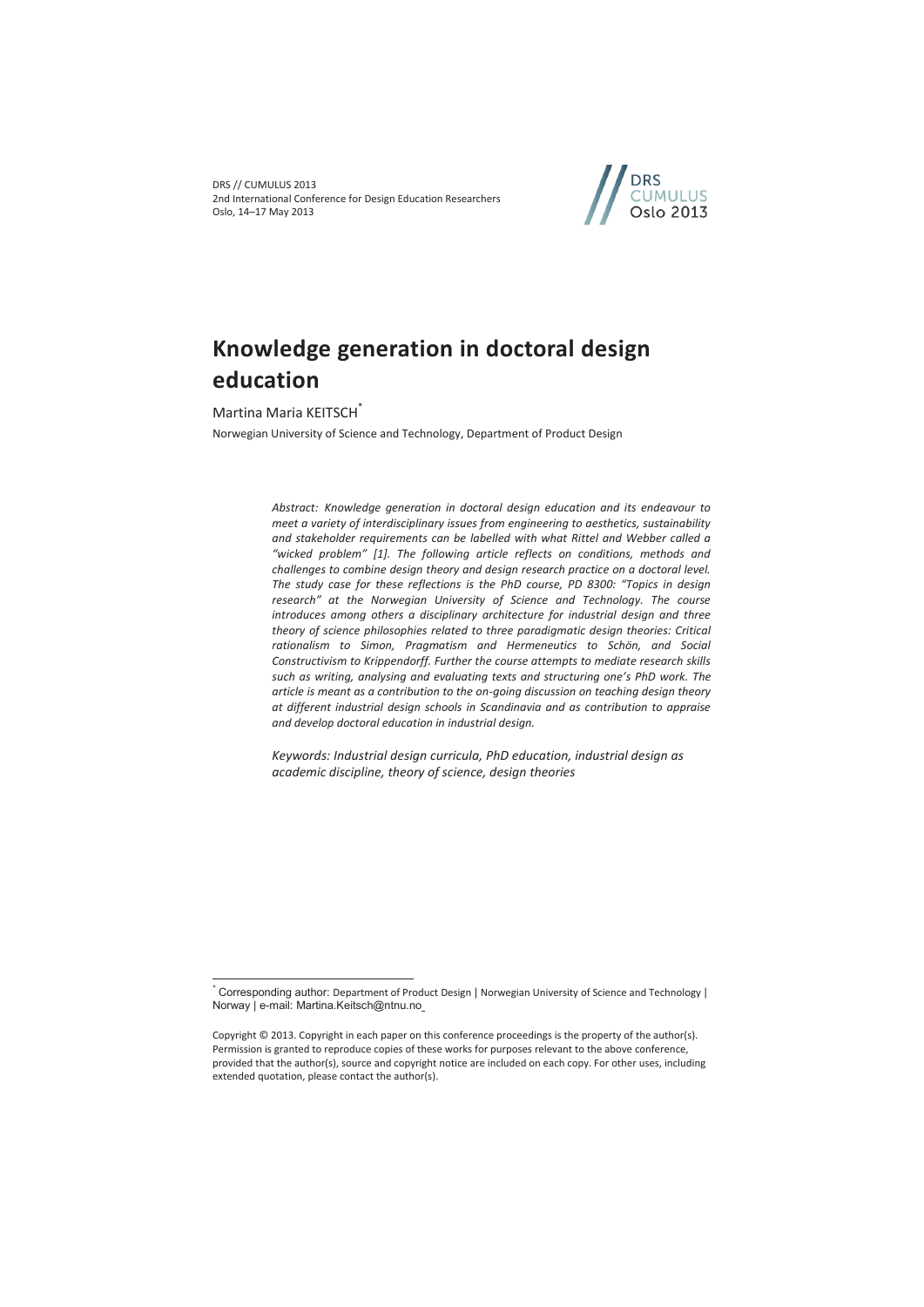## **Introduction**

Lately, substantial concern in the design community has arisen about what the industrial design profession will look like in the near future. Industrial design schools restructure their curricula to develop soft skills, interdisciplinary problem solving, or consideration for the environment to find a niche in a market which is increasingly driven by innovation and constant variation. Besides these challenges for the design profession, educators do not only struggle with the issue of complexity of subjects but also with the disadvantage that many theoretical foundations of design methods and tools are rarely made explicit. Appropriate knowledge seems critical to the industrial design profession's survival. Design research is one reliable source for new information that enhances the possibility to identify future trends, needs and patterns and validate decisions. But what kind of knowledge is important for today's design research? Addressing this question, the following article discusses an interdisciplinary approach to include theory of science in the industrial design doctoral course and combine it with research training for PhD candidates.

Following the introduction, the second section of the article presents a brief overview of how Scandinavian design institutions treat design research and theory in PhD education. Section three describes the rationale, background and aims of the doctoral course PD 8300: "Topics in design research" at the Department of Product Design, Norwegian University of Science and Technology and thematizes specific challenges for PhD candidates in the design field. Section present the contents of part one of the course, while section five analyses benefits and challenges for the students. Conclusively, section six reflects on further possibilities to synthesize doctoral education in design disciplines.

# **Design education on the doctoral level: A brief overview**

In his article 'Doctoral Education in Design, Problems and Prospects' Margolin draws attention to a core difficulty in current PhD education - the lack of common guidelines: "Today they (doctoral programs, M.K.) exist in many countries and more are on the way, despite the fact that the fundamental questions about what constitutes doctoral education and what it is for remain unresolved. Most new programs appear to be devised locally without reference to others elsewhere."[2] Margolin's assertion of the multiplicity of doctoral programs can partly be vindicated by referring to the 'hybrid' scientific character of design as a discipline between practice and theory and a resulting undecidedness to submit to basic or to applied research. Design is a per se normative, and design research is advantageous whenever it enables designers to make wellfounded decisions. Moreover, design research has to draw on knowledge from many fields. It is not possible to find one coherent paradigm or an everlasting theory however if the most prominent approaches today can be classified within three representative areas, described below. In order to give the students an introduction to these areas, three authors were chosen who stand each for a paradigmatic theory, i.e. a theory that represents a paradigm, in design.

The epistemic flexibility of design theories is an advantage in some cases, but it also comes with challenges, especially if researchers are not aware of what kind of theories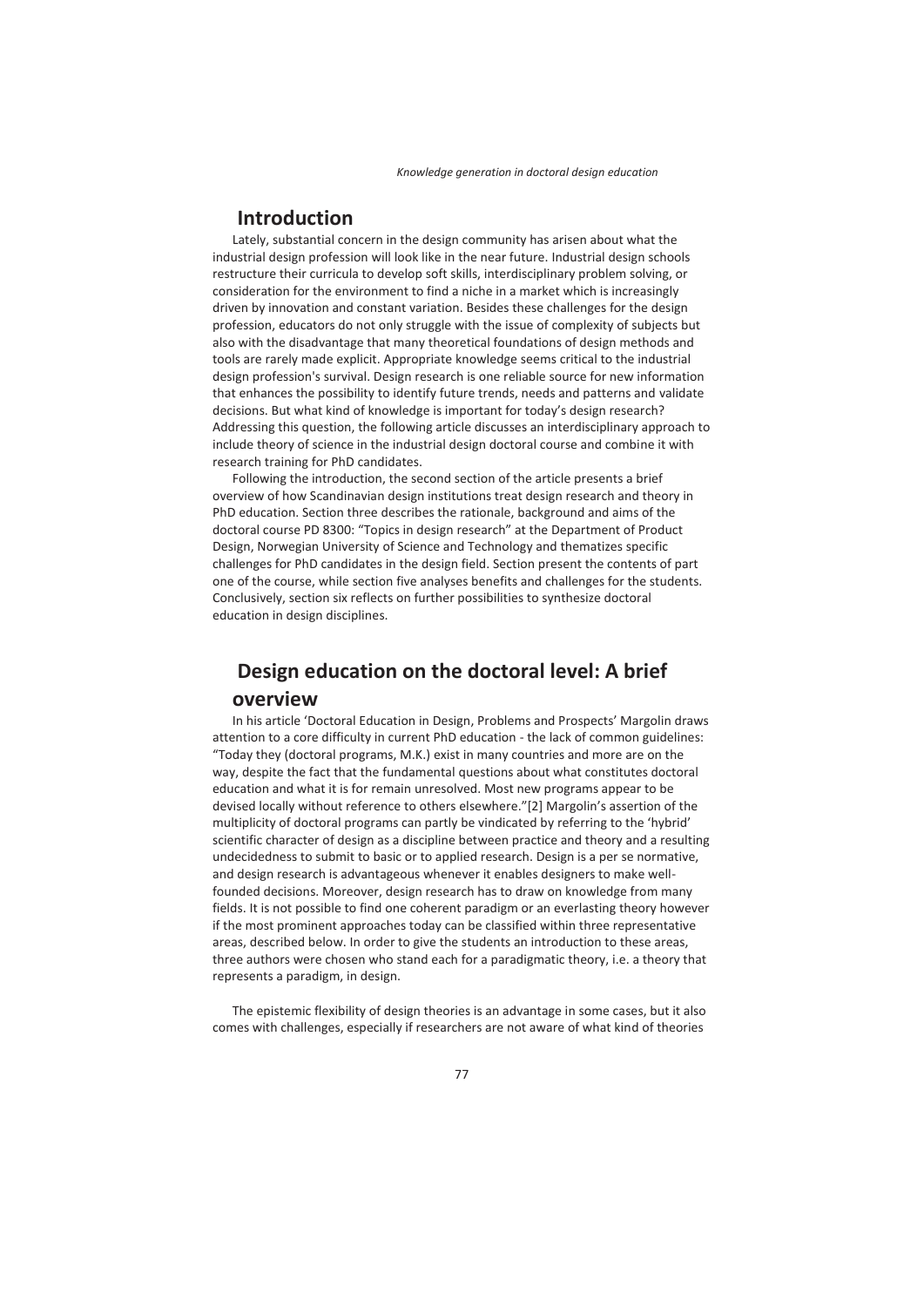#### *Martina Maria Keitsch*

they adopt. From a theory of science perspective, design has a rather small core of scientific "truths", and a rather wide area of "intruders" [3]. These intruders may be a threat to an established science. However, for design research they could provide an opportunity to learn from other disciplines and cumulate knowledge to advance design theory. Considering the arguments above, it also seems difficult to review the variety of doctoral design curricula in Europe, so the focus here is on Scandinavia (Denmark, Norway and Sweden) [4]. Considering the representative areas in design theory the reviewed courses were classified within three categories: problem solving oriented, engineering approaches (EA), societal and stakeholder oriented, hermeneutic approaches (HA), and research-by-design oriented, practitioner approaches (PA). Real teaching often employs mixed approaches and the categories serve to indicate tendencies rather than final curricula. Table 1 illustrates some examples of the review:

| Institution                    | Course title and Link [5]             | Category |
|--------------------------------|---------------------------------------|----------|
| Lund University, Designs       | Empirical research methods in         | PA       |
| sciences (a)                   | user-centered design                  |          |
| Oslo School of                 | PhD school with various               | PA       |
| Architecture and Design (b)    | subjects in design, urbanism and      |          |
|                                | architecture                          |          |
| Umeå Institute of Design       | Design Theory, The Process of         | HA, PA   |
| (c)                            | Doing a PhD, From Lines to            |          |
|                                | Designs, Roles in Early Design        |          |
|                                | Process: Collaboration among          |          |
|                                | industrial design, interaction        |          |
|                                | design and service design             |          |
| Chalmers University (d)        | Doctoral programme: Human-            | EA       |
|                                | Technology-Design                     |          |
| Norwegian University of        | Design research, Interaction          | HA, PA,  |
| Science and Technology (e)     | design, Sustainable design,           | EA       |
|                                | Industrial systems design             |          |
| Centre for Innovation in       | <b>Strategic Foresight in</b>         | EA, PA   |
| Product Development,           | <b>Engineering, Sociotechnical</b>    |          |
| <b>Technical University of</b> | <b>Theory and Analytical Methods,</b> |          |
| Denmark (f)                    | Innovative processes and their        |          |
|                                | staging                               |          |
| Aalborg University (g)         | Service Design in the public          | PA, HA   |
|                                | sector, Design vs. Management:        |          |
|                                | epistemological perspective and       |          |
|                                | practical experiments.                |          |

# **Background**

The examples above confirm to a certain degree that a unified perspective in design research hardly exists and opinions vary on what theories should been taken up in doctoral design education. Common formal denominators in the different courses are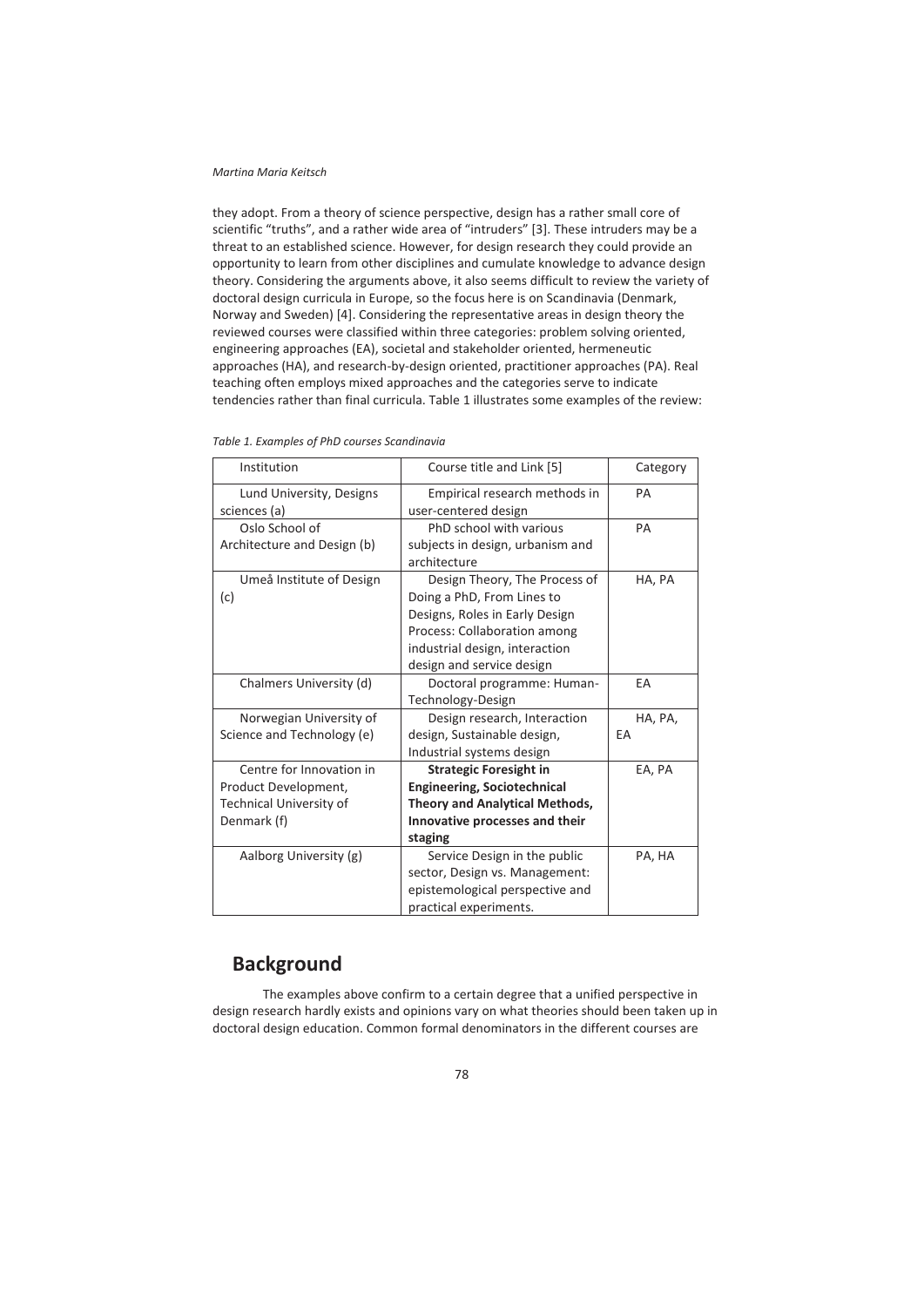however the focus on basic theoretical knowledge and on research training how to write a PhD thesis.

The main objectives of the PhD course "Topics in Design research" are set up similarly - to provide insights in three leading theory paradigms in industrial design and to support the development of an individual research design for the candidates' topic of investigation. This includes the ability to understand which methods are appropriate for the particular work and why, and how to integrate them in the doctoral project. The first part of the course covers a theory of science introduction for designers, as well as a discussion and analysis of the three design theories. Further qualitative and quantitative methods such as protocol analysis, observations, interviews, activity theory, participatory design, and ethnographic methods etc. are presented. The second part gives an introduction on how to write papers for scientific journals and presents possibilities to design one's own dissertation related to choice of methods and practical information related to the PhD writing and submission process.

The objective of the first part of the course, to discuss design theory, relates to the rationale of an underlying disciplinary architecture of design as an academic field [6]. As illustrated in figure 1, a disciplinary architecture consists of:

- a statement or a system of statements e.g. articles, textbooks, journals etc. (I) about
- an object, a phenomenon or a class of objects/phenomena treated (II) with
- methods, models, instruments, calculations etc. (III) based on
- and basic ideas, assumptions, theories, principles or axioms (IV)

In this architecture, (I) statements about (II) something that is (III) represented, interpreted, modelled or manipulated by something (IV) in the light of something.



#### *Figure 1.Disciplinary architecture*

The disciplinary architecture represents a meta-model and in reality the contents from the layers merge. However, layer IV typically includes implicit assumptions and values which serve as "regulative ideas" in a Kantian sense [7]. Even if regulative ideas habitually remain tacit, they play an important role for organising thinking and governing decision-making. They are often merged with fundamental statements such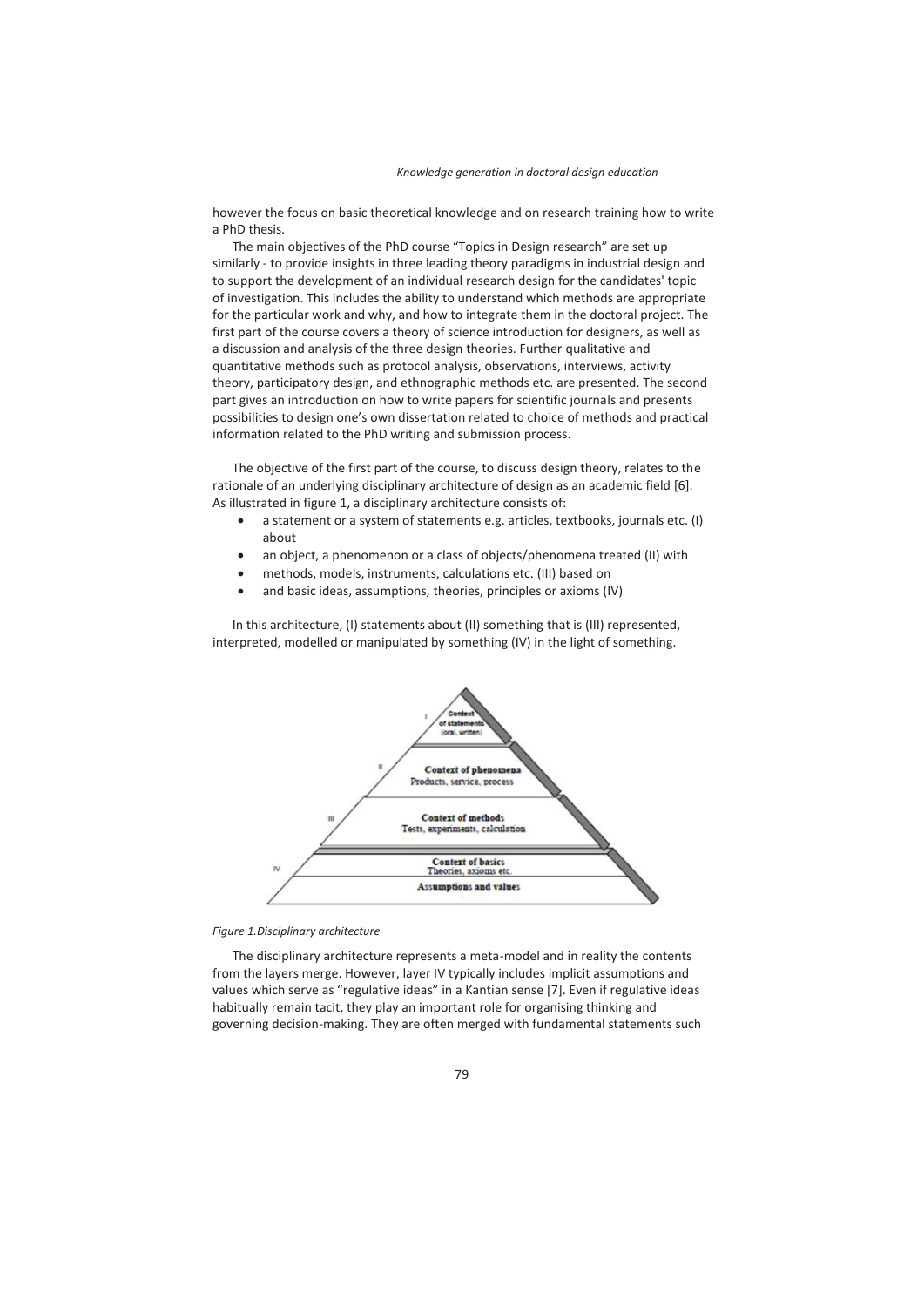#### *Martina Maria Keitsch*

as "design is (-problem-solving, communication, reflection-in action etc.)", "the tasks of the designer consists of" etc.

Instead of a mere content discussion of the three paradigmatic theories the course aimed also at tracing their implicit epistemological statements on level IV. In the disciplinary architecture, regulative ideas shape the theory one formulates, which in turn influences the choice of methods. It was thus a necessary follow-up in the course to continue with an appraisal of different methods in design.

## **The content of the course's first part**

If the need for design experts who can bring different disciplines together increases, e.g. the UK Design Council claims [8] that design educators have to raise the stakes for varied types of knowledge. Following this viewpoint it seems reasonable to improve reflection and analysis skills and thus the first part of the course took an onset in the architecture of the design discipline as described in Figure 1 to analyze three paradigmatic design theories.

The first theory was Herbert Simon's engineering-oriented, problem-solving approach, which implies two basic values: critical rationalism and (epistemological) pragmatism. The critical rationalist/positivist view stems from Popper's theory of science and manifests itself e.g. in the assumption that knowledge about nature is 'objective', unconstrained by the development of the natural sciences. For Simon, design can e.g. mediate a "…body of intellectually though, analytic, partly formalizable, partly empirical, teachable doctrine about the (design, M.K.) process" [9]. In the 'Science of the Artificial', Simon asserts further that design has to solve 'ill-structured problems' and that time and money is often lacking. Because of time-money constrains, design processes are always concerned with "resource allocation" [10].

Pragmatist/instrumentalist is the belief that something is true if it works satisfactorily and that unpractical ideas have to be rejected. Simon's theory of design as problem solving is centrally concerned with how people handle complexity by reducing the (design) problem and selecting a solution from a set of alternatives. Simon claims that a large part of design problems can be solved by heuristics belonging to bounded decision making [11].

Secondly, we analysed Donald Schön's practice oriented theory, which has had significant impact on design – resulting in various training and education programmes. Two main values in Schön's design theory are (ontological) pragmatism and pedagogy, originating respectively in Gadamer's and Dewey's philosophies. The first means that the *primary motivation* for human activities is always a practical need combined with a need to extend the field of human action. The second claims that education is a necessity and a pillar for the continuity of our culture heralding values such as critical thinking, profound expertise, lifelong and global learning, and accentuating how these values contribute to a fair society. Schön's crucial argument is that lifelong-learning is possible (and desirable). It is expressed as a hermeneutic (self-reflexive) endeavour that connects existing professional experience with surprise, or even confusion within a situation which is uncertain or unique. This 'reflection-in-action' can (dialectically) contribute to a new understanding of the problem and change a situation. By becoming aware of former tacit frames, the practitioner sees now new links and relationships to the problem. Schön asserts that the cultivation of the capacity to reflect in action (while doing something) and on action (after having done it) as well as the ability to engage in a process of continuous learning is defining characteristics of professional practice.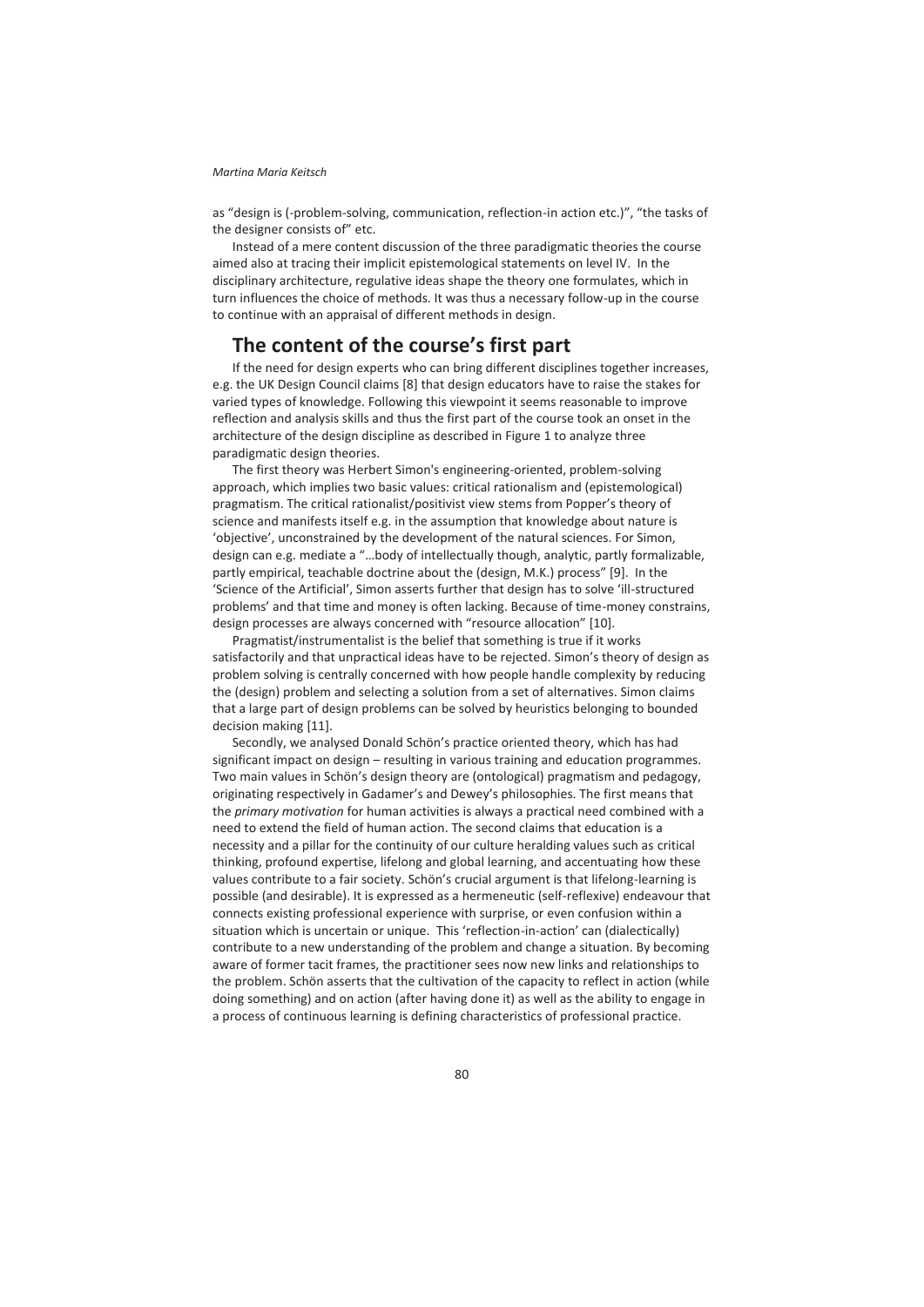Schön's theory is language centred and so is the third approach, discussed in the course, Krippendorff's theory. This theory is epistemologically based on weak social constructivism and the belief in interpretability of everything by language. Constructivism argues that humans generate knowledge and meaning from their experiences. Weak constructivism sees a relationship between the construction of knowledge from individual experiences and the acknowledgements of objective (universal) knowledge. Strong constructivism believes that *all facts we possess* are constructed or even stronger - that there is no independent reality and *all facts* are constructed [12]. Social constructivism believes that individual knowledge and social knowledge the same, which culminates in a shared knowledge concept and a "social construction of meaning" [13]. Krippendorff puts a lot of emphasis on what artifacts mean to the people affected by them (design semantics). For him, design: "…brings forth what would not come naturally (...); proposes realizable artifacts to others (...) must support the lives of ideally large communities (...) and must make sense to most, ideally to all who have a stake on them" [14]. This human-center, hermeneutic approach opens, among others, methodological possibilities for a discussion about relationships between professional designers and the network of stakeholders they cooperate and communicate with.

The discussion and analyses of the three texts were meant to contribute to increase the participants' understanding of implicit values and statements in design theories and teach them to be aware of the relationships between choices of theory and related methods and outcomes.

Part 2 of the PhD course was pragmatically oriented and had the objective to enable the candidate to put his/her own research activities in the context of design research. The candidate was also to become able to interpret and assess different approaches in design research in the context of his/her own research objectives. Further he/she should manage to define research questions, identify and use relevant literature and produce articles. Ideally, part 1 would contribute to make the candidate aware of their own underlying regulative ideas and values, identify them within a paradigmatic theory framework and select methods accordingly.

### **Analysis of the course**

The discussion of the theories in part 1 made the students more conscious of their own possibilities to choose an approach for their studies, further on the consequences this choice has for the selection of methods and, to a certain degree, what types of results are achievable by choosing that theory/method. However, the theory part of the course posed a great deal of challenges. In design education exist few analytic traditions and argumentatively the candidates were rather limited to justify their positions. The students suggested that this seems to be a drawback of treating theory in the design field is as something foreign to practice or as an instrument that can be applied as a recipe without much understanding of underlying values or conjectures [15].

 Further, they did not have a lot of background knowledge about the authors, the history and the context of the theories. Conclusively, most of the students were more or less able to locate their own work or some of its features within a theory and give reasons for their decision.

A positive aspect was their genuine interest in how such an analysis can be done and in the relationship between theory and methods. Students on this level understand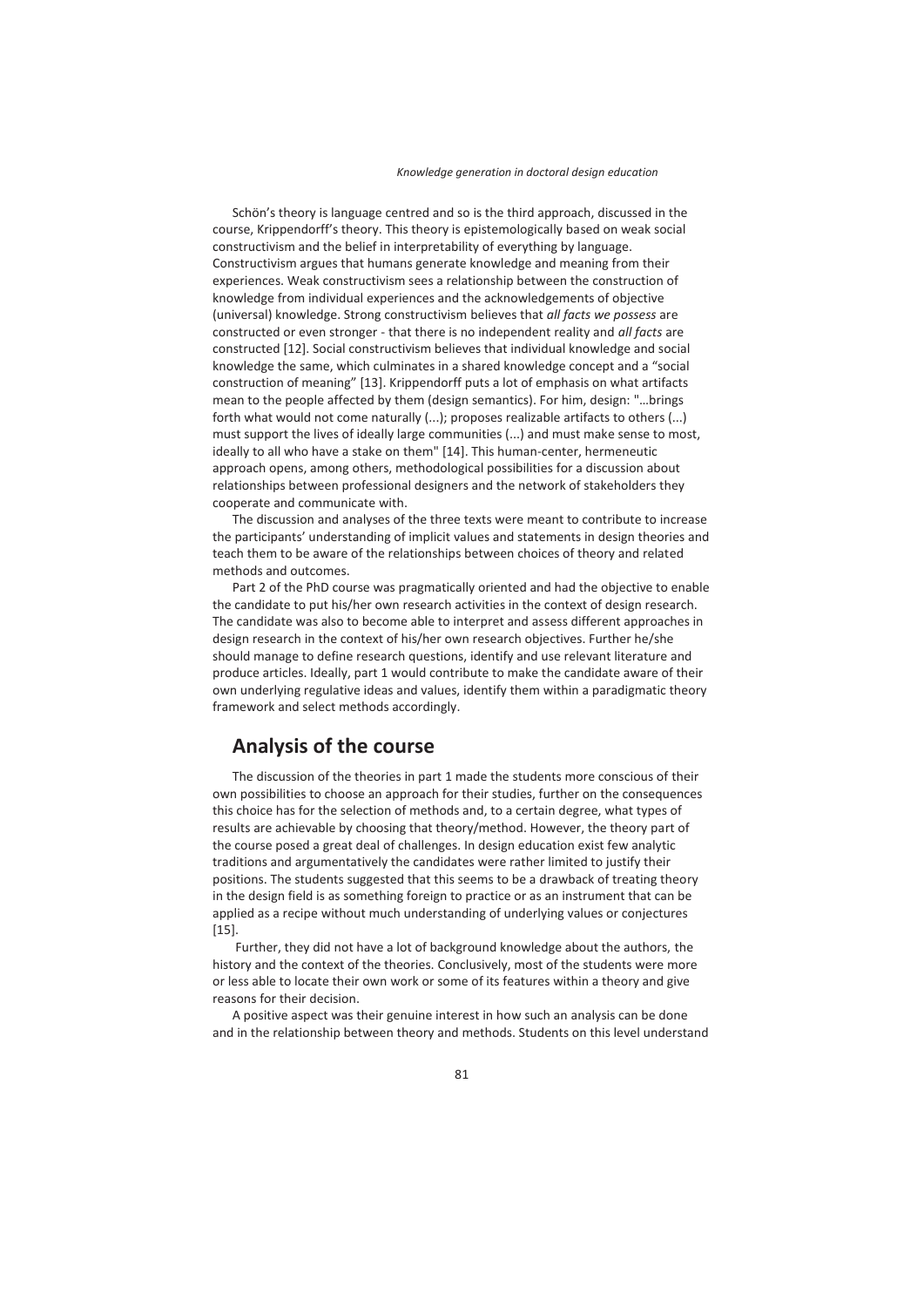#### *Martina Maria Keitsch*

that these texts matter to them personally and their work and that is what makes theories interesting. Design theory is experienced as foreign yet attractive, and sometimes the students also showed indications that they thought themselves as not clever enough to understand these theories, especially when related to theory of science. The learning effect for the teacher was that theory analyses improve and expand professional knowledge and argumentation skills but doctoral students need "entry points" relating to their own work. Further, the students must be brought to a threshold which they have to pass to experience success. From my point of view it is best for doctoral students (in contrast to Master and Bachelor students) to begin with the most difficult challenge and ease tasks successively, since this creates a feeling of mastering the following assignments.

Difficulties in the second part of the course related mainly to the lack for practical training in writing and assessing scientific text. In design, students are less challenged to write texts than to develop models and produce solutions. So, basic steps as how to write an article- abstract and how to develop a PhD roadmap were discussed extensively in the course. On the other hand, the candidates' comments on part 2 were very positive (75% strongly agreed that it was a useful to exercise these steps). Despite the limitations of a 7,5 credit course, it seems helpful to separate both parts time- and effort wise and supplement each of them with exercises to train the candidates in scientific argumentation as well as in practical research work.

An additional issue is how far expertise in design theory should stretch into other disciplinary areas such as e.g. theory of science and how the gathered knowledge should be applied in a design PhD. Buchanan makes a relevant point here: "Those involved in de-sign research are easily drawn into research in other fields. Indeed, it is tempting to evaluate design research by its contributions to other fields. In design research, how-ever, the central challenge is to understand how designers may move into other fields for productive work and then return with results that bear on the problems of design practice."[16]

# **Challenges and possibilities for doctoral education in design**

What kind of knowledge is important for today's design research? From the author's point of view doctoral curricula in design education cannot be universified or synthesized, but the debate on appropriate teaching methods could possibly continue parallel in at least two lines, which are equally relevant – one line follows the intellectual discourse on design theories, their epistemological heritage, development so far, their diversification in different design fields and their relation to other disciplines as well as their reflections to actual topics in the design field, society, culture art etc.

The other line, inspired by a didactic fiat to help (doctoral) students in design to engage with theory, can develop approaches that motivate them to understand and integrate theory into their practical work. This means moving beyond theory as something that is to be recited, and comprehend and relate it to designers' experiences, sensual and poietic (from gr. Poeisis - production) knowledge. Today, possibilities to engage in theoretical design questions are few in design curricula [17]. By the same time, students seem to be happy to find an identification platform for design as an academic discipline since this gives their profession greater credibility and status. In this credo, one student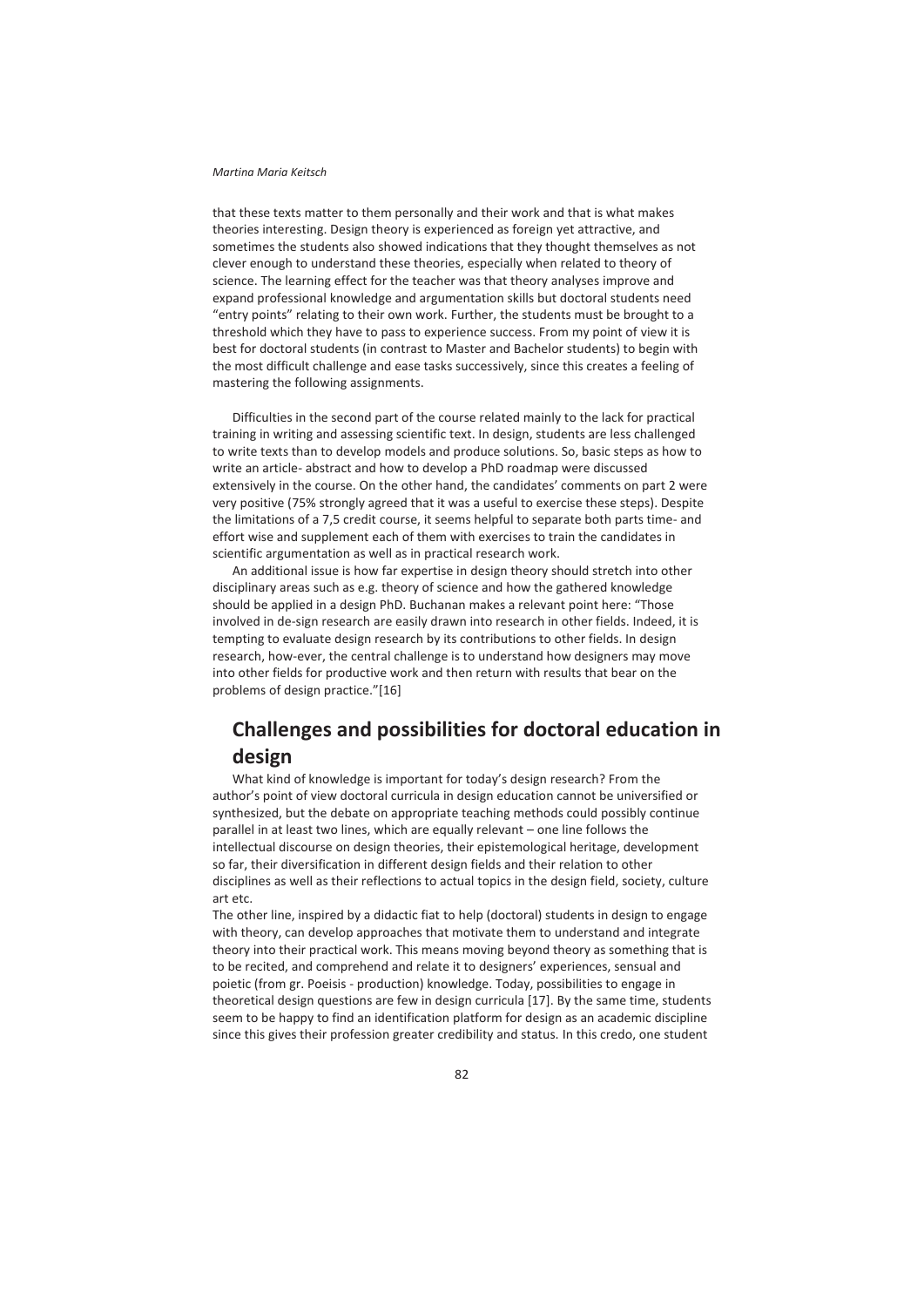formulated her detection of Lakatos in the following way: "Even if we have a small core of truths in our discipline, I know now at least that there exists one".

## **References**

- [1] Rittel H.W. and Weber M.M. Dilemmas in a general theory of planning, *Policy Sciences*, 1973, vol. 4(2), 155-169
- [2] Margolin, V., "Doctoral Education in Design, Problems and Prospects", *Design Issues*: Vol 39, Number 3 (Summer) 2010, pp 70-78
- [3] See also Keitsch, M., Hjort V, *"Meaning and Interpretation: An analysis of two theoretical perspectives in product design."* In Desmet, PMA; Tzvetanova, SA; Hekkert, P; Justice, L. (eds.) Proceedings from the 6th Conference on Design & Emotion 2008, School of Design, the Hong Kong Polytechnic University, 6-9 October 2008. The intruder 'metaphor' is adopted from Imre Lakatos (Lakatos, I., Feyerabend, P. "For and Against Method" 1999, Chicago: University of Chicago Press). For Lakatos scientists involved in a research program will attempt to shield the theoretical core of truths (fundus of theories) from intruding attempts from outside. While established fields such as physics and philosophy have big and protected cores, the truth core of design is small and can easily be intruded by other 'competing' theories.
- [4] The following brief overview is partly based on a search for PhD courses in design at: http://www.phdportal.eu/, accessed 3<sup>rd</sup> May 2012
- [5] All links accessed 5<sup>th</sup> May 2012
- (a) http://www.certec.lth.se/english/education/
- (b) http://www.aho.no/en/RD/The-PhD-program/The-Research-education-at-AHO/
- (c) http://www.dh.umu.se/education/phd-education/phd-courses.aspx
- (d) http://www.chalmers.se/en/education/doctoral-programmes/graduateschools/Pages/human-technology-design.aspx
- (e) http://www.ntnu.edu/web/studies/courses
- (f) http://www.design forskeruddannelse.dk/English/Activities/phdcourselist.aspx
- (g) http://www.linkedin.com/groups/PhD-course-in-Service-Design-3993019.S.99550950, and http://www.designforskeruddannelse.dk/English/Activities/phdcourselist/phdcourse.aspx?id=14
- [6] Keitsch, M., Isenmann, R. "Industrial Ecology: a philosophically focused appraisal". *Business Strategy and the Environment Conference,* 15-16 September, Stamford Hall, University of Leicester, UK, p.72-84
- [7] Kant, Immanuel (2000 [1787 B 699], 14th ed.): *Kritik der reinen Vernunft (1 und 2)*  [*Critique of pure reason*]*.* Werkausgabe in 12 Bänden. Band III und Band IV, ed. Wilhelm Weischedel, Frankfurt am Main: Suhrkamp.
- [8] Multi-disciplinary Design education in the UK, Design Council Report 2010, http://www.designcouncil.org.uk/publications/ accessed 12 May2012
- [9] Simon, H.A., *The Science of the Artificial*. Cambridge, MA: The MIT Press, 1996, p 113
- [10] ibid., 1996, 124
- [11] Hatchuel, A. (2002). "Towards Design Theory and expandable rationality: The unfinished program of Herbert Simon", *Journal of Management and Governance* 5:3-4 2002.
- [12] Kukla, A. *Social Constructivism and the Philosophy of* Science, New York: Routledge, 2000